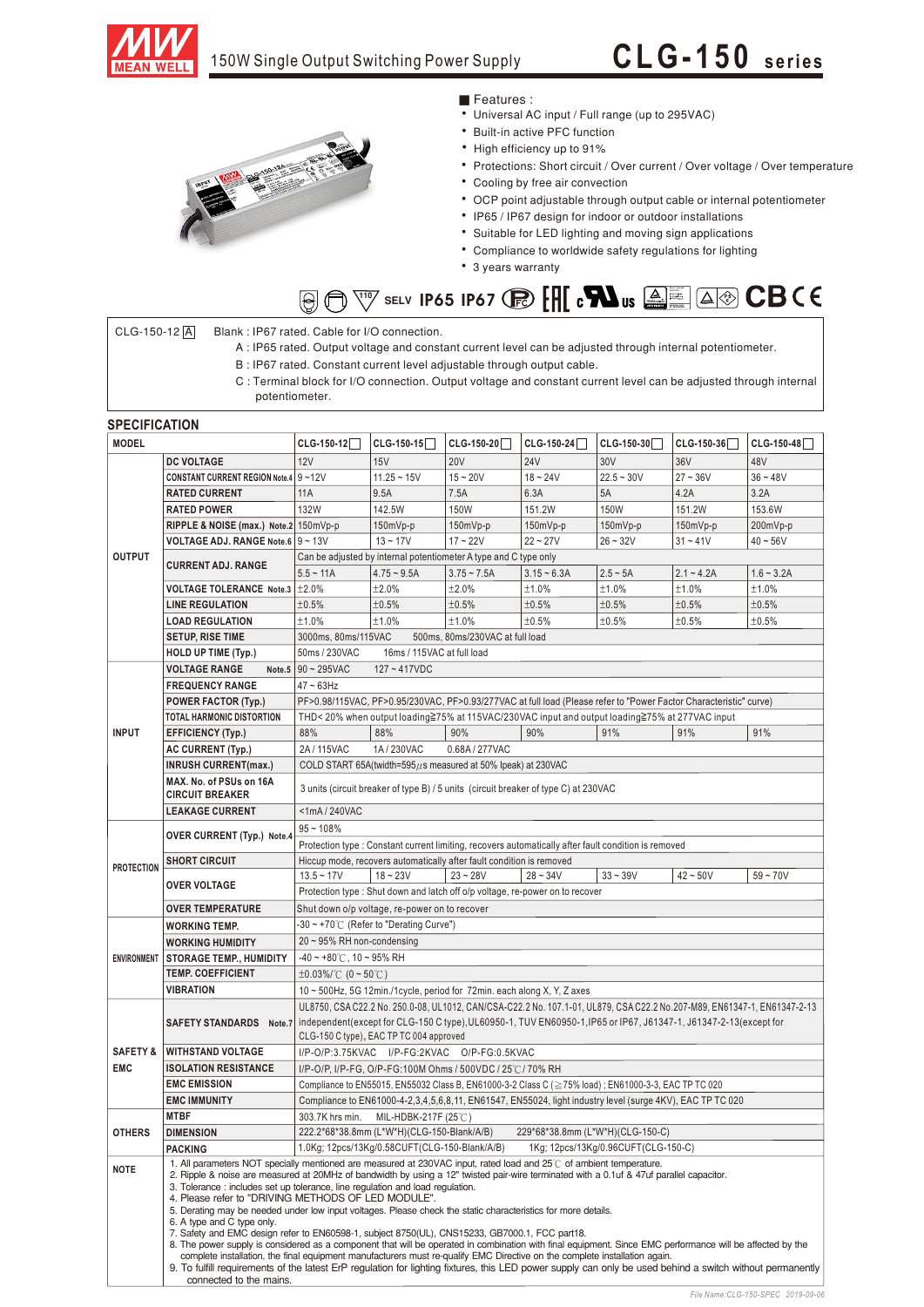

# 150W Single Output Switching Power Supply **CLG-150** series

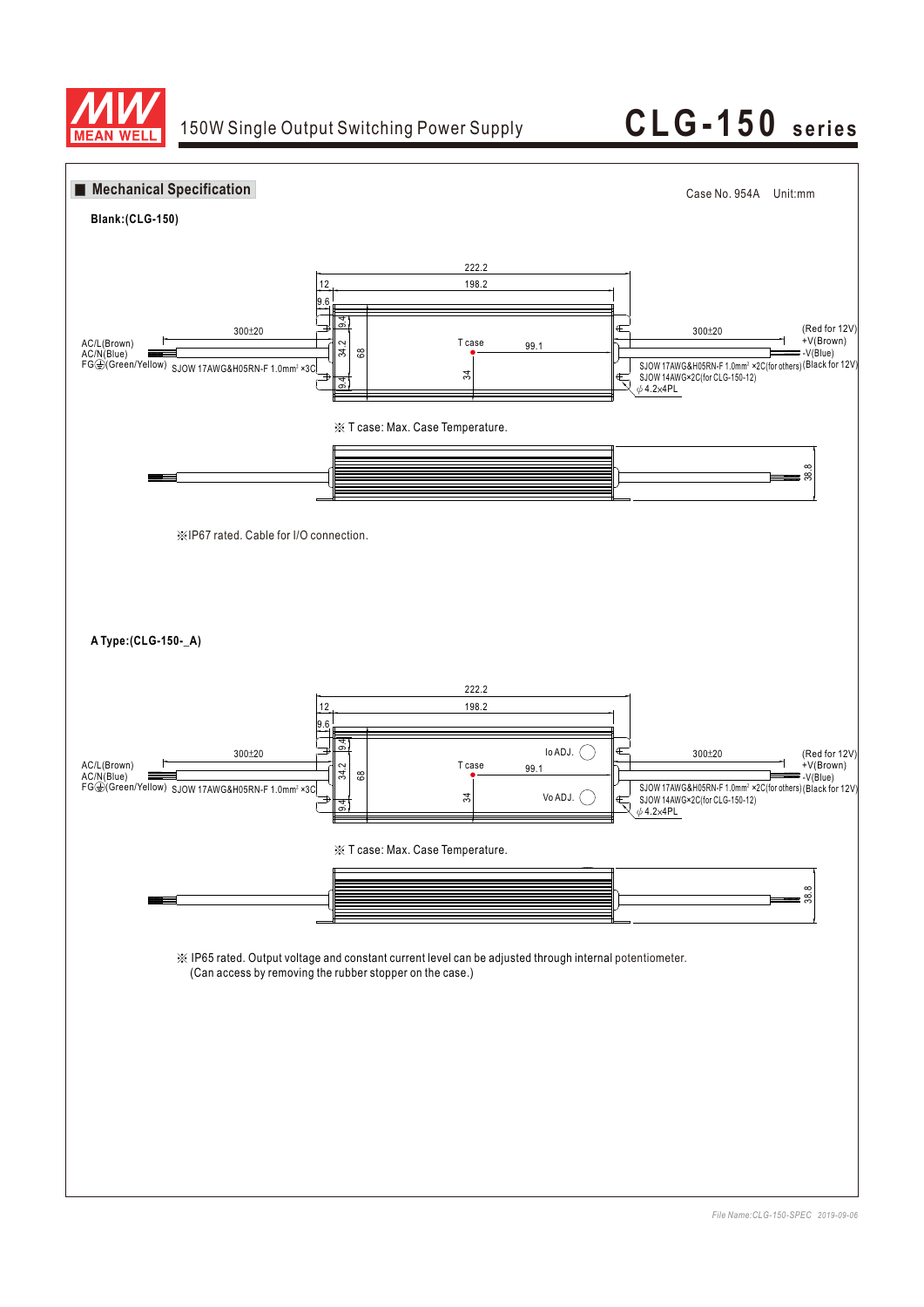

## 150W Single Output Switching Power Supply **CLG-150** series

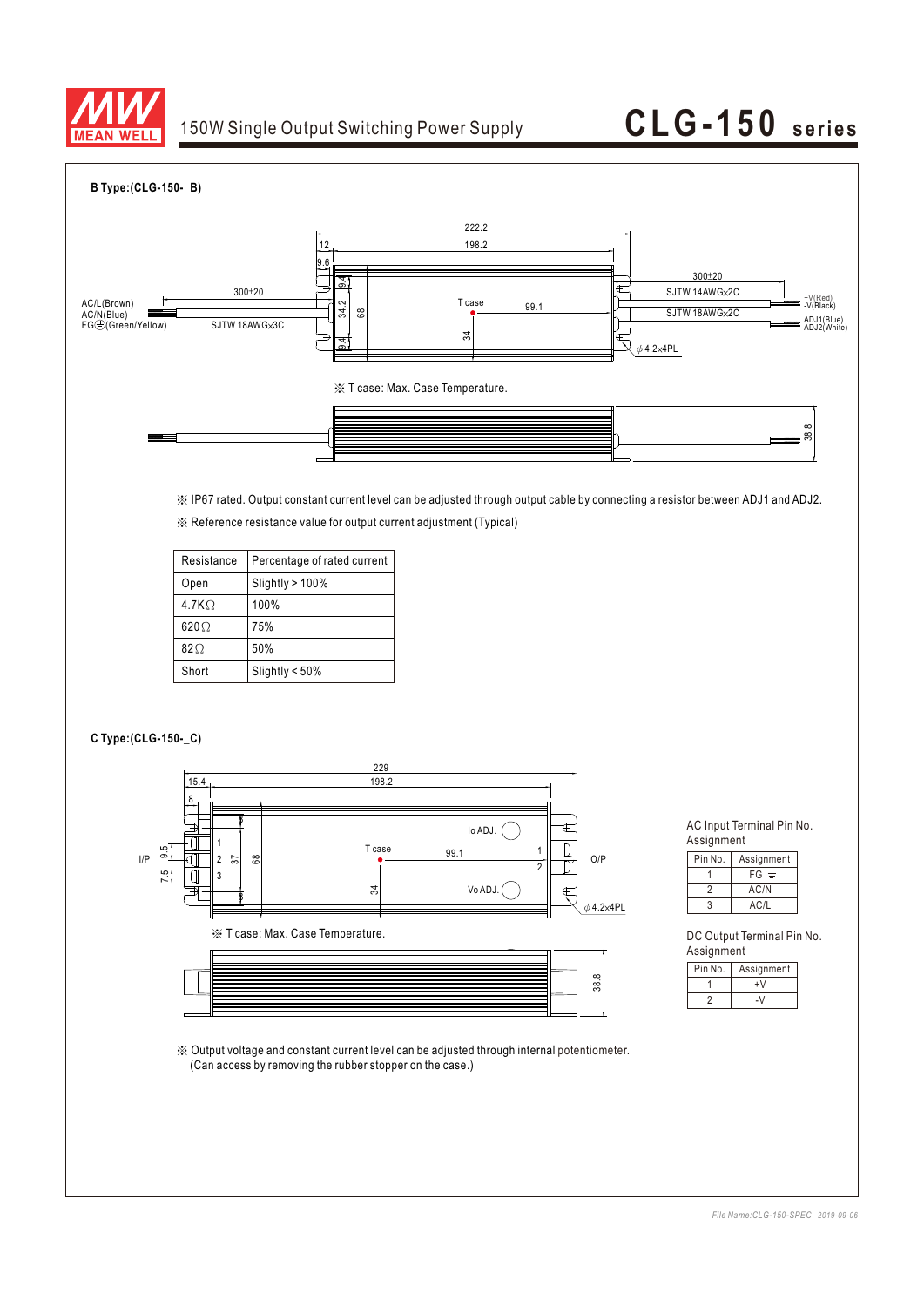

## 150W Single Output Switching Power Supply **CLG-150** series